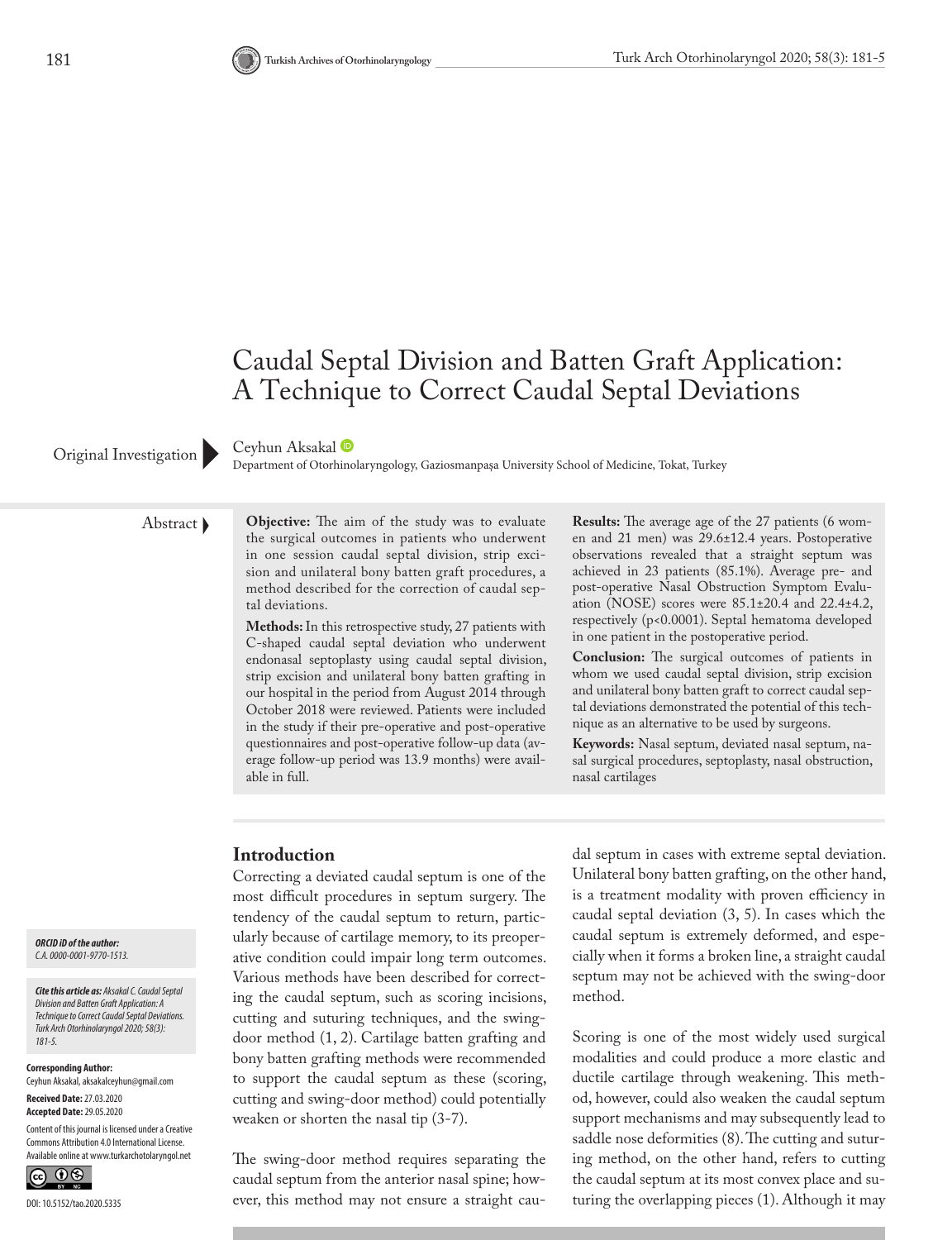provide a straight caudal septum, it also may shorten the caudal septum and lead to saddle nose deformity in the long term as a result of weakened nasal tip support mechanisms.

In our clinic we usually treat caudal septal deviations by placing a bony or cartilage batten graft on the concave side of the caudal septum. We also use the cutting and suturing technique, albeit less frequently. The aim in caudal septum surgery is to establish a straight, sufficiently long septum with good nasal tip support. The cutting method, however, may not provide this support in the caudal septum, depending on the extent of the deformity and the thinness of the cartilage. Therefore, support is provided by a unilateral batten graft in these cases. The aim of our study was to evaluate the surgical outcomes and postoperative complications in caudal septal division combined with strip excision and unilateral batten graft application.

## **Methods**

#### **Patients and Subjective Outcome Evaluation**

The study was approved by the Clinical Research Ethics Committee of Gaziosmanpaşa University School of Medicine (Approval Date: November 15, 2019; Approval Number: KAEK 19-177).

This retrospective study included 27 patients with C-shaped caudal septal deviation who underwent primary or revision endonasal septoplasty using caudal septal division combined with strip excision and placement of unilateral bony batten graft at the Tokat State Hospital in August 2014 through October 2018. Patients whose data were insufficient, and those who had septorhinoplasty and endoscopic sinus surgeries concomitantly were excluded. Patients older than 16 years of age with nose stuffiness for at least three months were included in the study. The patients were divided into two groups: those who had turbinoplasty (WT) and those who did not have turbinoplasty (WOT). Nasal Obstruction Symptom Evaluation (NOSE) was employed to evaluate the patients' satisfaction and improvement in symptoms. Preoperative NOSE scores of all patients were recorded. Postoperative third month NOSE scores were obtained by interviews over the telephone. Patients' self-evaluations of their surgical outcomes in relation to their nasal obstruction complaints were based on telephone interviews carried out in the  $5<sup>th</sup>$  to  $37<sup>th</sup>$  postoperative months (av-

#### **Main Points**

- Caudal septal division together with batten grafting is a safe and effective surgical technique for straightening caudal septal deviations of the septum in carefully selected patients and with the proper application planning.
- The caudal septal division and batten grafting technique significantly improved the subjective symptoms measured by the NOSE score.
- The relationship between the caudal septum and anterior nasal spine remains intact in this technique. This prevents losses in the tip support mechanism with the contribution of the bony batten graft after the caudal septum cartilage division maneuver.

erage 13.9 months). Patients were asked to rate the outcome using one of the "much improved", "improved" or "no change" options. Surgical procedures, preoperative and postoperative anterior rhinoscopic and endoscopic evaluations were performed by the same surgeon (CA). The postoperative statuses of nasal septa were evaluated endoscopically and categorized into three groups: straight, improved with some residual deviation, and no change or severe deviation compared to preoperative status. Demographic data and other information related to concurrent procedures and postoperative complications were obtained from the medical records of the patients. Informed consent was obtained from all individual participants included in the study.

#### **Surgical Procedures**

All surgeries were performed under general anesthesia with an endonasal approach. Incision was made on the concave side of the caudal septum extending from the anterior septal angle to the anterior nasal spine. The perichondrium was elevated towards the columella to create a space where the prepared caudal septum component could be fitted. An L-strut was created. The ethmoid perpendicular lamina was the donor site for the bony batten graft. In cases where a thick graft was obtained, the graft was drilled in several places.

Figure 1a shows one of the cases with deviated septum. After bilateral mucoperichondrial flap elevation (Figure 1b) the caudal septum was cut at its most concave point (Figures 1c and 2a), and then the cut pieces were overlapped. After transplanting the bony graft, the excess part of the overlapped cartilage septum was excised to eliminate the narrowing which could arise on one side of the nasal cavity (Figures 1d, 1e, 1f and 2b). Then, the prepared bony graft was placed on the concave side of the caudal septum (Figures 1g and 2c), and the bony graft and the cartilage septum components were sutured to each other at two or three points, to form one straight and strong component, using 5-0 PDS (polydioxanone sutures; Ethicon, Somerville, NJ) (Figures 1h and 2d). Hemitransfixion incision was closed with 5-0 Vicryl (Ethicon). Both mucosae were tightly fixed to the newly formed caudal septum using two or three through-and-through transmucosal sutures (4-0 Vicryl, Ethicon). Some form of volume reduction in the inferior turbinate, such as radiofrequency volume reduction, electrocauterization, outfracture or submucosal resection, were applied in patients who had compensatory inferior turbinate hypertrophy of grades II (moderate enlargement with clear obstruction) and III (complete obstruction in nasal cavity). Then, a 1-mm thick silicone splint was placed bilaterally in the nasal cavity and sutured to the septum. Nasal splints were removed on the second postoperative day.

#### **Statistical Analysis**

Statistical analyses were performed using IBM Statistical Package for the Social Sciences for Windows version 22.0 (IBM SPSS Corp.; Armonk, NY, USA). Data from quantitative variables were represented as mean standard deviation (SD). Wilcoxon signed-rank test was used to compare preoperative and postoperative NOSE scores. P values less than 0.05 were considered statistically significant.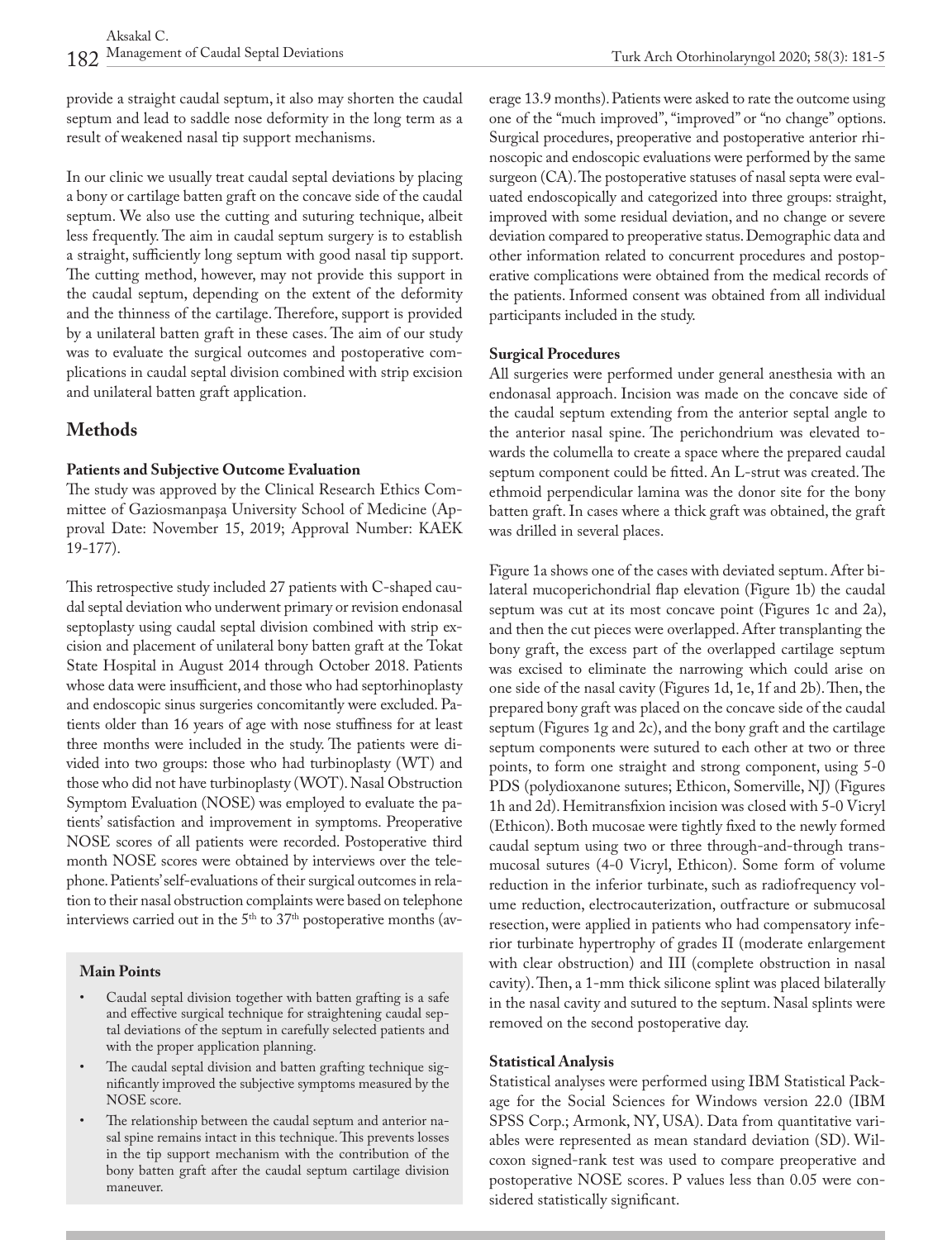

Figure 1. a-h. Schematic illustration of caudal septal division, strip excision and unilateral bony batten application. (a) Deviated caudal septum (b) Bilateral submucoperichondrial flap elevation (c) Incision into the caudal septum (d) Excision of excessive septal cartilage (e) Obtaining a flat caudal septum (f) Overlapping both parts and reducing the distance (g) Placement of the bony batten graft on the concave side (h) Suturing upper and lower cartilage parts to the bony batten graft



Figure 2. a-d. Surgical illustration of caudal septal division, strip excision and unilateral bony batten application. (a) Cutting of caudal septum (b) Excision of protruded part (c) Placement of bony batten graft (d) Fixation of caudal septum cartilages and bony batten graft with PDS sutures



#### **Results**

This case series consisted of 27 patients (six women and 21 men). The mean age of the patients was 29.6±12.4 years. Twenty-four patients (88.8%) had primary septoplasty while three (11.1%) underwent secondary (revision) septoplasty (Table 1).

According to the data provided in the postoperative questionnaire forms, nasal obstruction was "much improved" in 16 patients (59.2%) and "improved" in nine (33.3%), and two patients (7.4%) reported "no change."

Significant decreases were observed in postoperative NOSE scores in all parameters. Average NOSE score was 85.1±20.4 preoperatively, whereas  $22.4 \pm 4.2$  postoperatively (p<0.0001) (Figure 3). There were no significant differences among the postoperative NOSE scores of the septoplasty-only patients (n=9; 33.3%) and the septoplasty plus turbinate surgery patients  $(n=18; 66.6\%)$  (23.4 $\pm$ 4.3 vs 20.4 $\pm$ 5.0; p=0.07).

Postoperative anterior rhinoscopic and endoscopic examinations confirmed a straight septum in 23 patients (85.1%). Residual deviation was observed in four patients (14.9%) despite the improvement in septal deviation compared to the preoperative period. None of the patients had deterioration in septal deviation compared to the preoperative period.

Septal hematoma developed in one patient on the third day of the postoperative period. Septal hematoma was discharged by an incision made in the septum mucosa. Then, nasal splint was placed in both cavities and removed three days later. Oral cefu-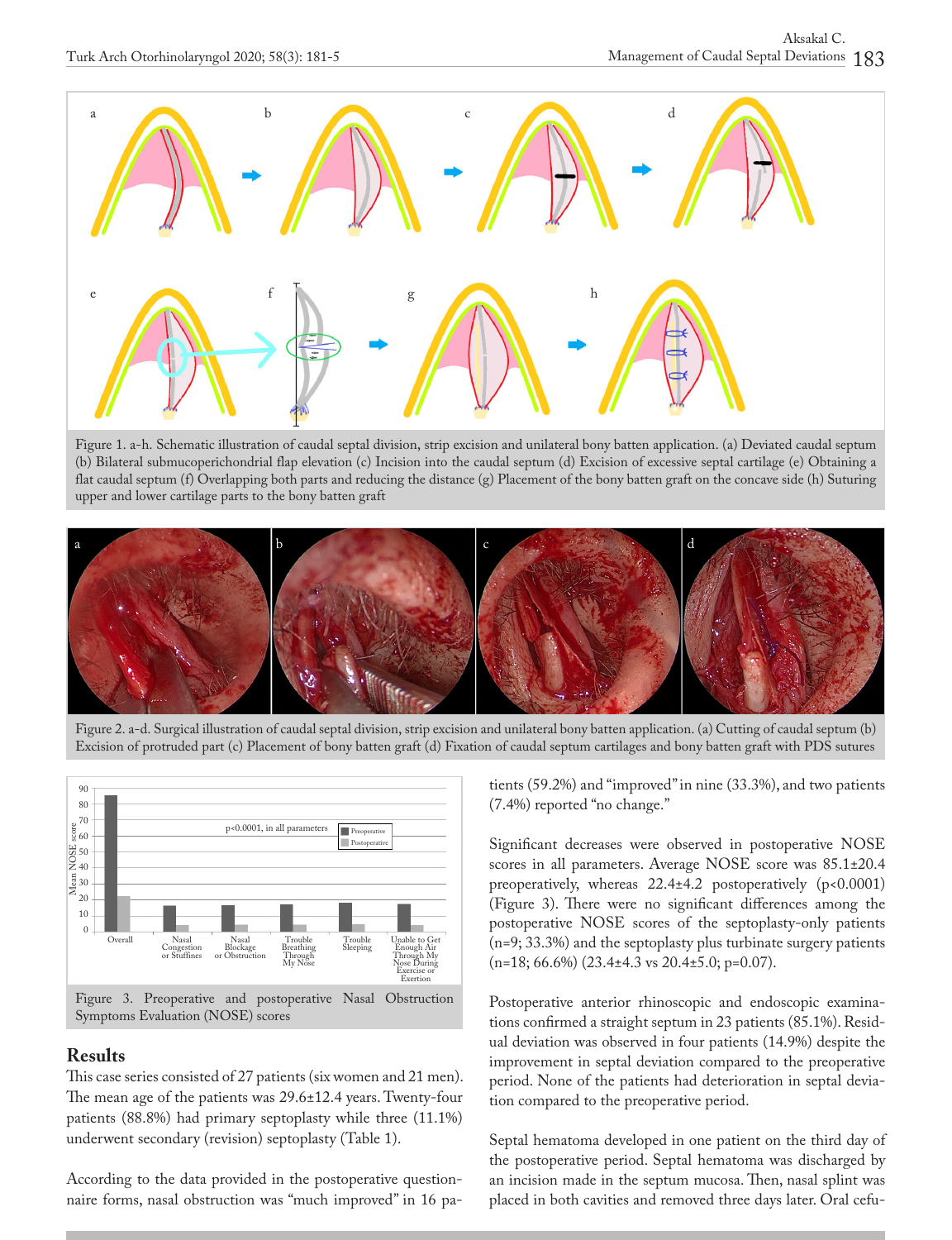| Variables                         | Findings $(n=27)$ |
|-----------------------------------|-------------------|
| Age, Mean (SD), yr                | $29.6 \pm 12.4$   |
| Gender, No. %                     |                   |
| Male                              | 21 (77.7)         |
| Female                            | 6(22.2)           |
| Type of surgery                   |                   |
| Primary                           | 24                |
| Secondary                         | 3                 |
| Follow-Up (mean) (months)         |                   |
| Turbinate surgery                 |                   |
| Yes                               | 18                |
| $\rm No$                          | 9                 |
| Postoperative complications       |                   |
| Septal hematoma                   | 1                 |
| yr: years; SD: standard deviation |                   |

roxime axetil (500 mg tablets) was administered for one week. None of the patients needed revision septoplasty.

### **Discussion**

Various types of caudal septum deviations have been described in previous studies. These include, C- or S-shaped deviations, anterior subluxation, and combination of deviations and angulations including horizontal and/or vertical deviations (2-5). The correction of a deviated caudal septum is one of the most difficult pathological conditions in septum surgery. Although methods such as scoring, excising and swing-door were described for the correction of caudal septal deviations, these methods may not be sufficient in advanced level caudal septal deviations (7, 9). Presented method involves incision in the caudal septum, excision of the excess part and application of unilateral batten graft in advanced level caudal septal deviations.

The results of our study showed that using caudal septal division, strip excision and unilateral batten graft placement is an efficient method for correcting nasal obstructive symptoms as revealed by significantly lower postoperative NOSE scores (22.4) compared to preoperative scores (85.1). About 59.2% of the patients reported "much improvement" and 33% mentioned "improvement" in nasal obstruction. Moreover, postoperative nasal septum examination showed that a straight septum was achieved in 85.1% of the patients. In a study that used division and unilateral batten graft for the correction of caudal septal deviation, the authors observed that nasal obstruction symptoms improved in 83% of the patients (1). Surowitz et al. (10), on the other hand, found that preoperative NOSE scores decreased from 68.2 to 21.1 in the postoperative period after anterior septal reconstruction in caudal septal deviation cases.

The caudal septal division and unilateral bony batten graft technique we used showed some differences from the cutting and suturing method. In cutting and suturing, the caudal septum is cut, and the upper and lower parts are overlapped and sutured (2). The elastic nature of the cartilage and the two overlapping parts in the cutting and suturing method could result in shortening of the caudal septum. However, unilateral batten graft application allows to adjust the caudal septum height and provides better support for the caudal septum.

Jang et al. (1) suggested using caudal septal division and unilateral cartilage batten graft in correcting caudal septal deviations. After cutting the caudal septum, they overlapped the cartilage pieces and sutured the batten graft to the concave side. Overlapping of cut pieces could lead to protrusion of the upper piece to one side, and thereby prevent the formation of a perfectly straight septum. With the method we used, however, excision of the protruded part of the upper or the lower piece, and placement of the bony batten graft in the concave side allowed for a straighter septum. Besides, height loss in the caudal septum and the subsequent formation of saddle nose deformity were not observed in any of our cases. This finding could be associated with a lower bending risk as a result of bony graft use and strip excision in our cases.

Placement of the batten graft on the concave side of the caudal septum by excising a part of the septum associated with anterior nasal spine after applying scoring to the caudal septum was employed in some previous studies (3-5). Although it was described as a frequently used method, the pulling forces of the cartilage towards the concave side could make it difficult to achieve a straight septum even when a batten graft is placed. In the presented method, on the other hand, no part is excised from the septum cartilage in conjunction with the anterior nasal spine. Indeed, the incision made over the deformed side breaks the pulling forces of the septum towards one side and the released upper and lower pieces could easily be sutured to the batten graft. This fact makes this method especially useful in situations where the caudal septum does not protrude from the anterior nasal spine and is in advanced level C-deviation of caudal septum.

The first major advantage of our technique was that unlike the previous methods (3, 5) the caudal septum did not separate early from the anterior nasal spine and the major tip supports were protected. A second advantage was that a straighter cartilage component was obtained by excising the excess part of the overlapped upper and lower cartilage pieces after cutting the caudal septum. Moreover, excision of the protruded part in this method could prevent the cartilage septum component from curving to one side. A third advantage was that the unilateral bony batten graft application increased the support of the caudal septum in all cases, which further improved the outcome in cases where the caudal septum cartilage was weaker. In addition, placing the bony batten graft on the concave side prevented the narrowing of the nasal cavity. This was revealed by the achievement of a straight septum in 85.1% of our cases. A fourth advantage of the presented method was that the height of the caudal septum was maintained. Preoperative C-shape of caudal septum resulted in shorter than necessary caudal septum. However, cutting the caudal septum, overlapping of the two pieces and placing the bony